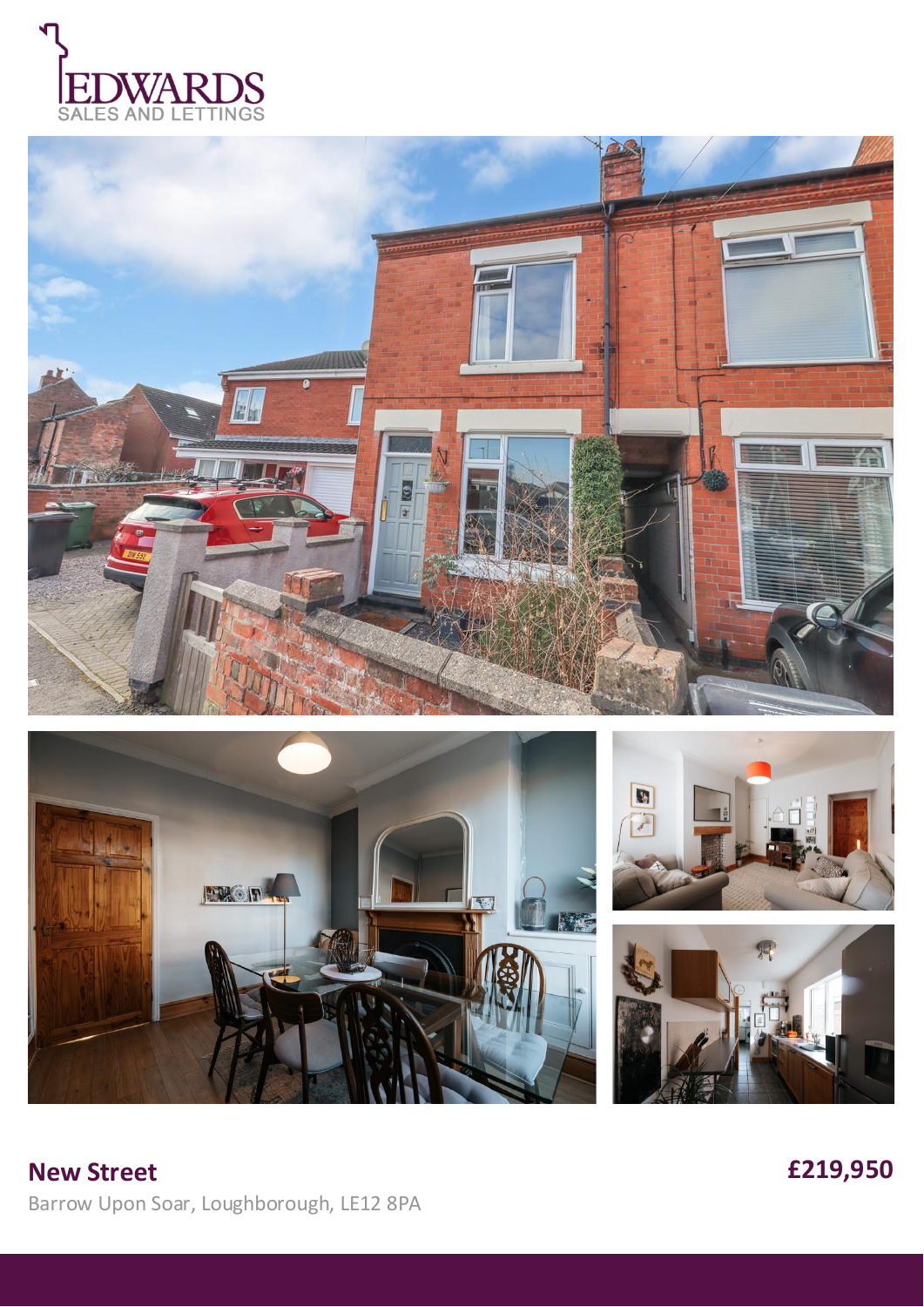# **Property Features**

- VIDEO TOUR AVAILABLE
- TWO RECEPTION ROOMS
- UTILITY ROOM
- FAMILY BATHROOM
- END OF TERRACE
- **KITCHEN**
- TWO DOUBLE **BEDROOMS**
- REAR GARDEN

# **Full Description**

\*VIDEO TOUR AVAILABLE\* WHAT A STUNNER! This PERIOD END OF TERRACE situated in a quiet cul-de-sac location in the popular village of Barrow upon Soar has been TRANSFORMED whilst maintaining many ORIGINAL FEATURES. Benefitting from TWO RECEPTION ROOMS, KITCHEN, UTILITY ROOM, TWO DOUBLE BEDROOMS, FOUR PIECE SUITE FAMILY BATHROOM. Outside there is a private rear GARDEN, with gated pedestrian access from the front, and on street parking.

### DINING ROOM

#### 11' 02" x 10' 10" (3.4m x 3.3m)

Front door into dining room, PVCu double glazed window to the front elevation, radiator, feature fireplace, storage and door to lounge.

## LIVING ROOM

#### 11' 02" x 11' 10" (3.4m x 3.61m)

Under stairs storage, stairs off to first floor, PVCu double glazed window to the rear elevation, radiator and opening to kitchen.

#### **KITCHEN**

## 11' 10" x 6' 06" (3.61m x 1.98m)

Fitted with a range of wall, base and drawer units with laminate work surfaces, stainless steel sink drainer, space for cooker, space for fridge/freezer, PVCu double glazed windows to side elevation and door to rear lobby.

## REAR LOBBY

6' 02" x 4' 09" (1.88m x 1.45m) Door to outside and door to utility room.







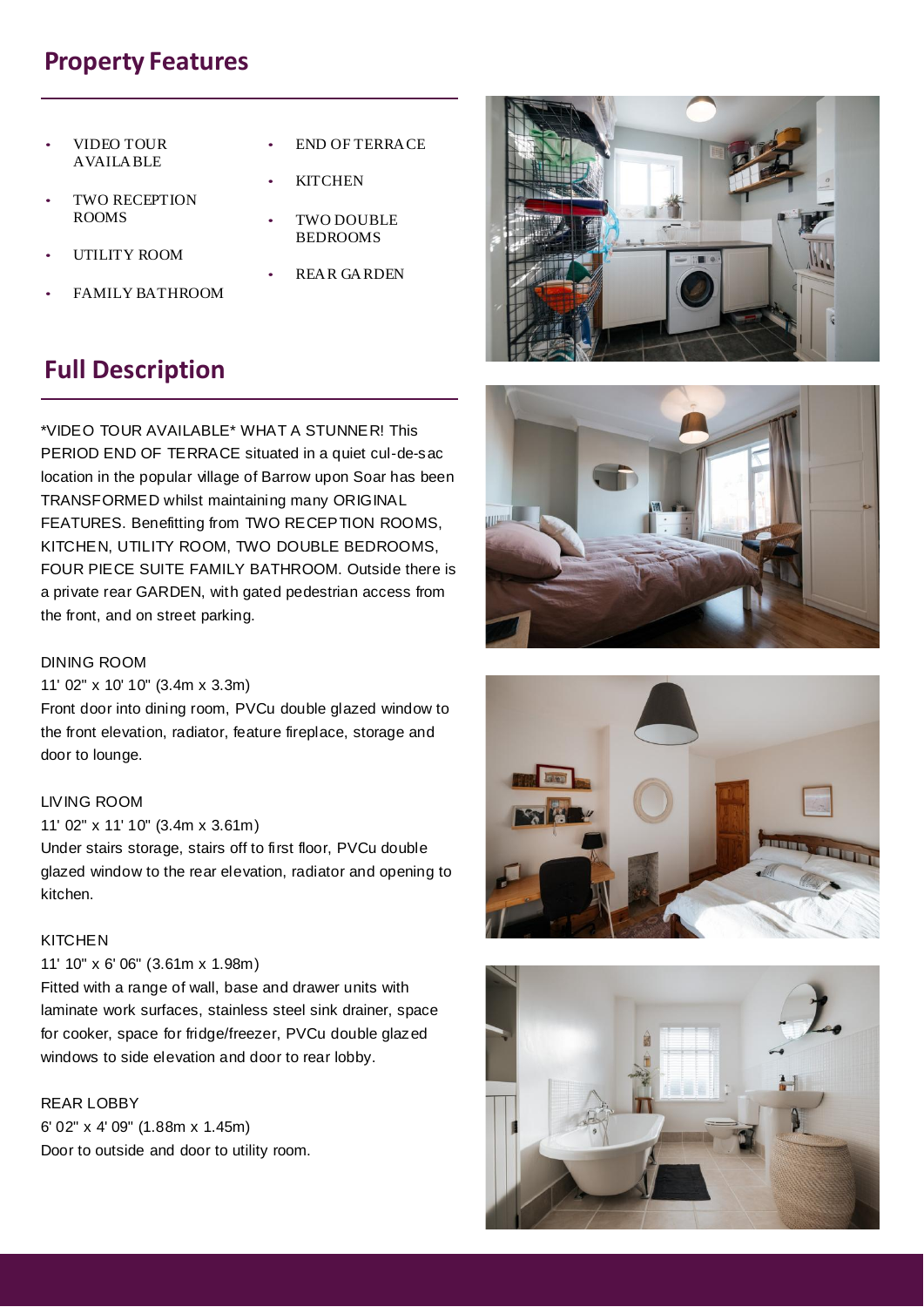## UTILITY ROOM

6' 07" x 6' 00" (2.01m x 1.83m) Fitted with a range of base units, sink drainer, PVCu double glazed window to the rear elevation, radiator and wall mounted boiler.

## LANDING

Doors to both double bedrooms and family bathroom.

## BEDROOM ONE

12' 06" x 10' 11" (3.81m x 3.33m) PVCu double glazed window to the front elevation and radiator.

## BEDROOM TWO

11' 09" x 9' 04" (3.58m x 2.84m) PVCu double glazed window to the rear elevation, storage and radiator.

#### BATHROOM

## 11' 10" x 6' 06" (3.61m x 1.98m)

Fitted with a four piece suite comprising free standing bath, close coupled w.c, pedestal wash hand basin and corner shower cubicle. PVCu double glazed window to the rear elevation and chrome ladder style radiator.

### **OUTSIDE**

The front of the property is palisaded. To the rear of the property is a low maintenance garden with a paved patio area all enclosed by wooden fencing.

#### Viewing Arrangements

Please contact Clare, Ben or Katie to arrange your viewing.

#### Fixtures, Fittings and Appliances

Any fixtures, fittings or appliances mentioned in these details have not been tested and can not be assumed to be in full efficient working order.

#### Internal photographs

It should not be assumed that items shown in our photographs are included in the sale of the property.

## **Measurements**

Although we have taken every care to ensure the dimensions for the property are true, they should be treated as approximate and for general guidance only.